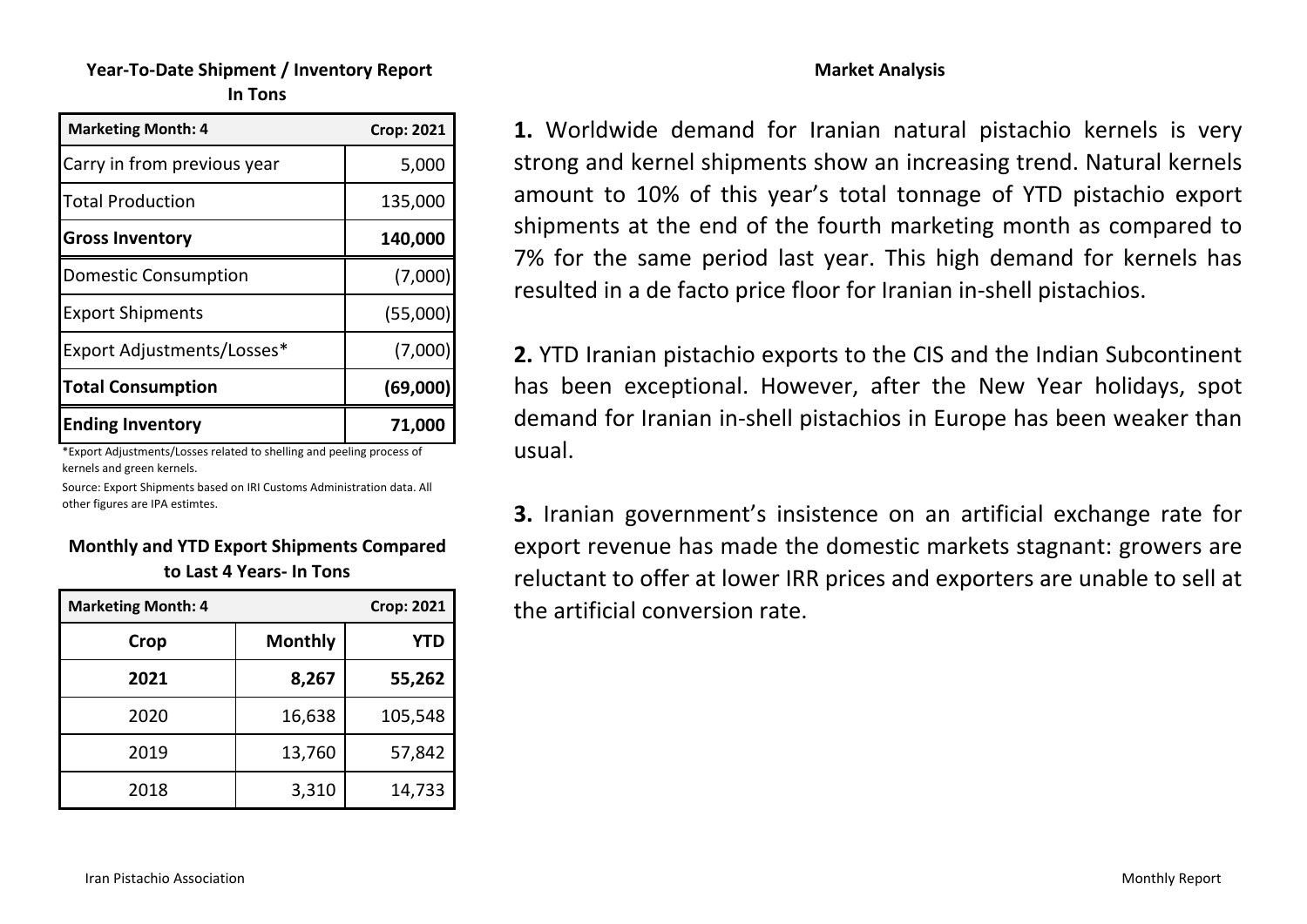| <b>Marketing Month: 4</b><br><b>Crop: 2021</b> |                          |               |                          |                          |                          |               |                              |                          |                          |                          |                |            |
|------------------------------------------------|--------------------------|---------------|--------------------------|--------------------------|--------------------------|---------------|------------------------------|--------------------------|--------------------------|--------------------------|----------------|------------|
| <b>Product</b>                                 |                          | Open In-Shell | <b>Closed Shell</b>      |                          |                          | <b>Kernel</b> | GPPK & Split K.              |                          | <b>Others</b>            |                          | <b>Total</b>   |            |
| <b>Destination</b>                             | Monthly                  | <b>YTD</b>    | Monthly                  | <b>YTD</b>               | Monthly                  | <b>YTD</b>    | Monthly                      | <b>YTD</b>               | Monthly                  | <b>YTD</b>               | <b>Monthly</b> | <b>YTD</b> |
| <b>Far East</b>                                | 509                      | 13,346        | 50                       | 4,509                    | 35                       | 131           | $\overline{2}$               | $\overline{\mathbf{z}}$  | $\overline{a}$           | $\mathbf{1}$             | 595            | 17,995     |
| <b>CIS</b>                                     | 1,751                    | 10,164        | $\overline{\phantom{a}}$ | $\overline{\phantom{0}}$ | 56                       | 141           |                              | 12                       | $\overline{\phantom{0}}$ | 203                      | 1,807          | 10,520     |
| Indian Subcontinent                            | 1,348                    | 6,886         | $\overline{\phantom{a}}$ | $\overline{\phantom{0}}$ | 236                      | 847           | $\mathbf{0}$                 | $\mathbf 0$              | $\overline{\phantom{0}}$ | 213                      | 1,584          | 7,946      |
| <b>EU15</b>                                    | 740                      | 2,577         | 94                       | 1,126                    | 366                      | 1,758         | 81                           | 390                      | $\overline{\phantom{0}}$ | 10                       | 1,281          | 5,861      |
| <b>Re-Export Markets</b>                       | 846                      | 3,363         | 44                       | 958                      | 437                      | 1,402         | 29                           | 100                      | 10                       | 36                       | 1,366          | 5,858      |
| <b>Middle East</b>                             | 984                      | 4,065         | 8                        | 32                       | 252                      | 1,187         | 5                            | 42                       | $\overline{7}$           | 84                       | 1,257          | 5,410      |
| <b>Other Europe</b>                            | 192                      | 874           | $\overline{\phantom{a}}$ | $\overline{\phantom{0}}$ | 14                       | 47            | 1                            | $\mathbf{2}$             | $\overline{\phantom{0}}$ | 48                       | 207            | 970        |
| <b>North America</b>                           | 37                       | 228           | $\overline{\phantom{a}}$ | $\overline{\phantom{0}}$ | 54                       | 116           | $\overline{2}$               | 3                        | 21                       | 21                       | 114            | 368        |
| North Africa                                   | 34                       | 179           | $\overline{\phantom{a}}$ | $\overline{\phantom{0}}$ | -                        | 16            | $\qquad \qquad \blacksquare$ | $\blacksquare$           | $\overline{\phantom{0}}$ | $\blacksquare$           | 34             | 195        |
| South America                                  | $\overline{\phantom{a}}$ | 36            | $\overline{\phantom{a}}$ | $\overline{\phantom{0}}$ | $\overline{\phantom{0}}$ | 50            | $\overline{\phantom{0}}$     | $\blacksquare$           | $\overline{\phantom{0}}$ | $\overline{\phantom{0}}$ | $\blacksquare$ | 86         |
| Other                                          | 8                        | 32            | $\overline{\phantom{a}}$ | $\overline{\phantom{0}}$ | 14                       | 22            | $\qquad \qquad \blacksquare$ | $\overline{\phantom{0}}$ | $\overline{\phantom{a}}$ | $\overline{\phantom{0}}$ | 22             | 54         |
| <b>Total</b>                                   | 6,449                    | 41,748        | 196                      | 6,624                    | 1,463                    | 5,717         | 121                          | 556                      | 38                       | 615                      | 8,267          | 55,262     |

Compiled by: IPA based on IRI Customs Administration raw data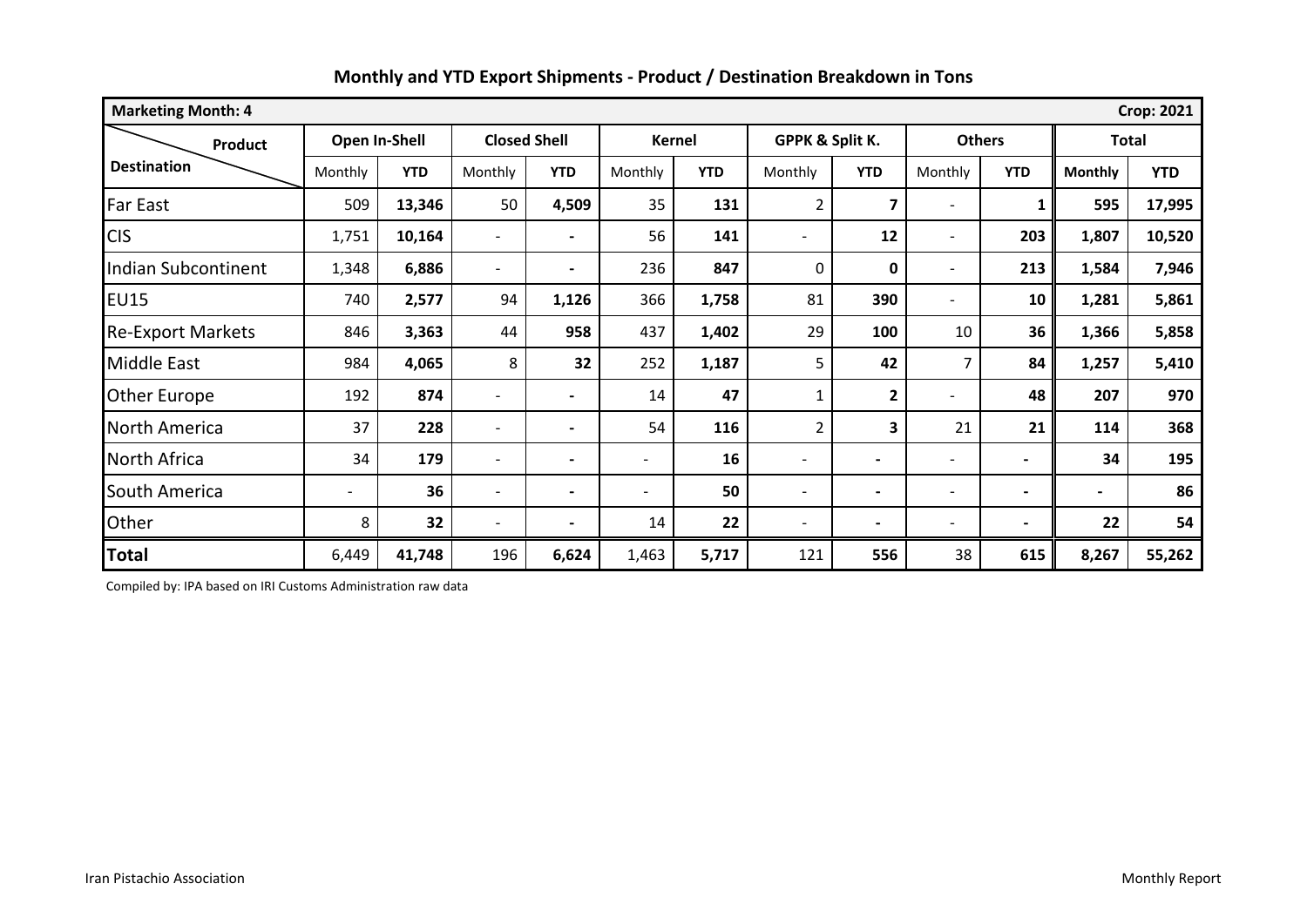| <b>Marketing Month: 4</b><br><b>Crop: 2021</b> |                          |                          |                              |                              |                          |                          |                          |                          |                          |                |                |                          |
|------------------------------------------------|--------------------------|--------------------------|------------------------------|------------------------------|--------------------------|--------------------------|--------------------------|--------------------------|--------------------------|----------------|----------------|--------------------------|
| <b>Product</b>                                 |                          | Open In-Shell            | <b>Closed Shell</b>          |                              |                          | Kernel                   | GPPK & Split K.          |                          | <b>Others</b>            |                | <b>Total</b>   |                          |
| Country                                        | Monthly                  | <b>YTD</b>               | Monthly                      | <b>YTD</b>                   | Monthly                  | <b>YTD</b>               | Monthly                  | <b>YTD</b>               | Monthly                  | <b>YTD</b>     | <b>Monthly</b> | <b>YTD</b>               |
|                                                |                          |                          |                              |                              |                          |                          |                          |                          |                          |                |                |                          |
| <b>Far East</b>                                |                          |                          |                              |                              |                          |                          |                          |                          |                          |                |                |                          |
| China                                          | 477                      | 12,828                   | 50                           | 4,509                        | $\mathbf{1}$             | 52                       |                          | 5                        |                          | 1              | 528            | 17,395                   |
| <b>Hong Kong</b>                               | $\overline{\phantom{a}}$ | 0                        | $\qquad \qquad \blacksquare$ | $\blacksquare$               | $\mathbf 1$              | 5                        | $\overline{\mathbf{c}}$  | $\mathbf{2}$             | $\overline{\phantom{a}}$ | $\blacksquare$ | 3              |                          |
| Indonesia                                      |                          | $\overline{\phantom{a}}$ | -                            | $\blacksquare$               | -                        | 6                        | -                        |                          | $\overline{\phantom{a}}$ | $\blacksquare$ |                | 6                        |
| Japan                                          | 0                        | $\bf{0}$                 | $\overline{\phantom{0}}$     | $\qquad \qquad \blacksquare$ | 25                       | 27                       | $\overline{\phantom{0}}$ | $\blacksquare$           | $\overline{\phantom{a}}$ | $\blacksquare$ | 25             | 27                       |
| Korea                                          |                          | 1                        | $\overline{\phantom{0}}$     | $\overline{\phantom{a}}$     | 5                        | 7                        | $\blacksquare$           | $\blacksquare$           | $\overline{\phantom{a}}$ | $\blacksquare$ | 5              | 8                        |
| Macao                                          |                          | $\blacksquare$           | $\overline{\phantom{a}}$     | $\overline{\phantom{0}}$     | -                        | $\blacksquare$           | $\blacksquare$           | $\blacksquare$           | $\overline{\phantom{a}}$ | $\blacksquare$ |                | $\overline{\phantom{a}}$ |
| Malaysia                                       | 31                       | 90                       | $\qquad \qquad \blacksquare$ | $\qquad \qquad \blacksquare$ | $\overline{2}$           | 12                       | -                        | $\blacksquare$           | $\overline{\phantom{a}}$ | $\blacksquare$ | 34             | 102                      |
| Philippines                                    |                          | $\blacksquare$           | $\overline{\phantom{0}}$     | $\blacksquare$               | $\overline{\phantom{a}}$ |                          | -                        | $\overline{\phantom{0}}$ | $\overline{\phantom{a}}$ | $\blacksquare$ |                | $\overline{\phantom{0}}$ |
| Singapore                                      | $\overline{\phantom{a}}$ | 226                      | $\overline{\phantom{0}}$     |                              | -                        | 18                       |                          | $\overline{\phantom{0}}$ | $\overline{\phantom{0}}$ | $\blacksquare$ |                | 244                      |
| Taiwan                                         |                          | 200                      | $\overline{\phantom{0}}$     | $\blacksquare$               | $\overline{\phantom{0}}$ | 0                        | 0                        | $\mathbf{1}$             | $\overline{\phantom{a}}$ | $\blacksquare$ | 0              | 201                      |
| Thailand                                       | 1                        | 1                        | $\overline{\phantom{a}}$     | $\blacksquare$               | $\overline{\phantom{a}}$ | 3                        | $\overline{\phantom{0}}$ | $\overline{\phantom{0}}$ | $\overline{\phantom{a}}$ | $\blacksquare$ | 1              | Δ                        |
| Vietnam                                        | $\overline{\phantom{a}}$ | $\mathbf{0}$             | $\qquad \qquad \blacksquare$ | $\overline{\phantom{0}}$     | -                        | $\overline{\phantom{0}}$ | -                        | $\overline{\phantom{0}}$ | $\overline{\phantom{a}}$ | $\blacksquare$ |                | $\Omega$                 |
| <b>Far East - Total</b>                        | 509                      | 13,346                   | 50                           | 4,509                        | 35                       | 131                      | $\mathbf{2}$             | 7                        | $\blacksquare$           | 1              | 595            | 17,995                   |
| <b>Far East - %</b>                            | 8%                       | 32%                      | 0%                           | 68%                          | 0%                       | 0%                       | 0%                       | 0%                       | 0%                       | 0%             | 7%             | 33%                      |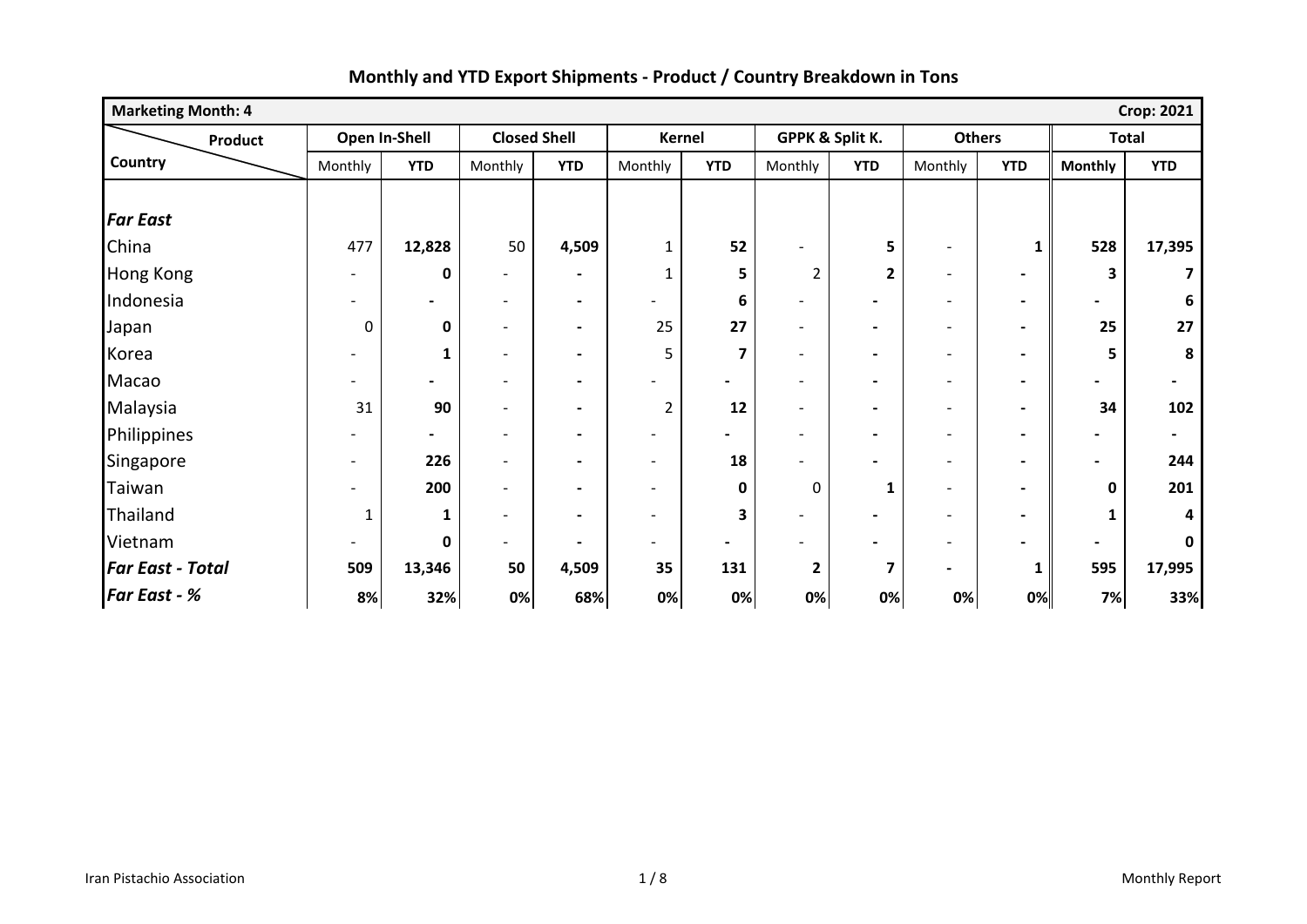| <b>Marketing Month: 4</b> |                          |                              |                          |                              |                          |                          |                          |                          |                          |                          |                | <b>Crop: 2021</b>        |
|---------------------------|--------------------------|------------------------------|--------------------------|------------------------------|--------------------------|--------------------------|--------------------------|--------------------------|--------------------------|--------------------------|----------------|--------------------------|
| Product                   |                          | Open In-Shell                | <b>Closed Shell</b>      |                              |                          | <b>Kernel</b>            |                          | GPPK & Split K.          | <b>Others</b>            |                          | <b>Total</b>   |                          |
| Country                   | Monthly                  | <b>YTD</b>                   | Monthly                  | <b>YTD</b>                   | Monthly                  | <b>YTD</b>               | Monthly                  | <b>YTD</b>               | Monthly                  | <b>YTD</b>               | <b>Monthly</b> | <b>YTD</b>               |
|                           |                          |                              |                          |                              |                          |                          |                          |                          |                          |                          |                |                          |
| <b>EU15</b>               |                          |                              |                          |                              |                          |                          |                          |                          |                          |                          |                |                          |
| Austria                   | $\pmb{0}$                | $\mathbf 0$                  | $\qquad \qquad -$        |                              |                          | $\blacksquare$           |                          |                          |                          |                          | 0              | $\mathbf 0$              |
| Belgium                   |                          | 13                           | $\overline{\phantom{a}}$ | $\blacksquare$               | 30                       | 59                       | 10                       | 46                       | $\blacksquare$           | $\blacksquare$           | 40             | 118                      |
| Denmark                   | $\overline{\phantom{a}}$ | $\qquad \qquad \blacksquare$ | $\overline{\phantom{a}}$ | $\blacksquare$               | $\overline{a}$           | $\blacksquare$           |                          |                          | $\overline{\phantom{a}}$ | $\blacksquare$           | $\blacksquare$ | $\overline{\phantom{a}}$ |
| Finland                   |                          | $\blacksquare$               | $\overline{\phantom{a}}$ | $\overline{\phantom{a}}$     | $\overline{\phantom{a}}$ | $\blacksquare$           | $\overline{\phantom{a}}$ | $\overline{\phantom{a}}$ |                          | $\blacksquare$           |                | $\blacksquare$           |
| France                    | 20                       | 20                           | $\overline{\phantom{0}}$ | $\blacksquare$               | $\blacksquare$           | 19                       | $\overline{\phantom{0}}$ | 41                       | $\overline{\phantom{a}}$ | $\blacksquare$           | 20             | 80                       |
| Germany                   | 642                      | 2,040                        | $\overline{\phantom{0}}$ | $\overline{\phantom{a}}$     | 267                      | 1,182                    | 69                       | 302                      |                          | $\overline{2}$           | 978            | 3,526                    |
| Greece                    | $\blacksquare$           | $\overline{\phantom{a}}$     | $\blacksquare$           | 44                           | $\overline{a}$           | $\blacksquare$           | $\overline{\phantom{a}}$ | $\overline{\phantom{a}}$ | $\overline{\phantom{a}}$ | $\blacksquare$           | $\blacksquare$ | 44                       |
| Ireland                   | $\blacksquare$           | $\blacksquare$               | $\overline{\phantom{a}}$ | $\blacksquare$               | $\blacksquare$           | $\blacksquare$           | $\overline{\phantom{a}}$ | $\overline{\phantom{a}}$ | $\overline{\phantom{a}}$ | $\blacksquare$           | $\blacksquare$ | $\blacksquare$           |
| Italy                     | $\qquad \qquad -$        | 257                          | 94                       | 1,082                        | 64                       | 473                      | $\overline{\phantom{a}}$ | $\blacksquare$           |                          | $\overline{\mathbf{z}}$  | 158            | 1,819                    |
| Luxembourg                |                          | $\overline{\phantom{a}}$     | $\blacksquare$           | $\qquad \qquad \blacksquare$ | $\overline{\phantom{0}}$ | $\blacksquare$           | $\overline{\phantom{a}}$ |                          |                          | $\overline{\phantom{a}}$ | $\blacksquare$ | $\blacksquare$           |
| Netherland                | $\overline{\phantom{0}}$ | $\blacksquare$               | $\overline{\phantom{a}}$ | $\blacksquare$               | $\overline{\phantom{a}}$ | $\blacksquare$           | $\overline{\phantom{a}}$ | $\mathbf 0$              | $\overline{\phantom{a}}$ | $\blacksquare$           | $\blacksquare$ | 0                        |
| Portugal                  |                          | $\blacksquare$               | $\overline{\phantom{a}}$ | $\blacksquare$               | $\overline{a}$           | $\blacksquare$           |                          |                          |                          | $\blacksquare$           | $\blacksquare$ | $\overline{\phantom{0}}$ |
| Spain                     | 77                       | 245                          | $\overline{\phantom{a}}$ | $\blacksquare$               | 5                        | 5                        | $\overline{2}$           | $\overline{\mathbf{2}}$  | $\overline{\phantom{a}}$ | $\blacksquare$           | 84             | 252                      |
| Sweden                    |                          | $\overline{2}$               | $\overline{\phantom{a}}$ | $\qquad \qquad \blacksquare$ |                          |                          |                          |                          |                          |                          |                | $\overline{2}$           |
| <b>UK</b>                 | $\pmb{0}$                | $\mathbf 0$                  | $\overline{\phantom{a}}$ | $\overline{\phantom{a}}$     | $\blacksquare$           | 20                       | $\overline{\phantom{0}}$ | $\blacksquare$           | $\blacksquare$           | 1                        | 0              | 21                       |
| <b>EEC</b>                | $\overline{\phantom{a}}$ | $\qquad \qquad \blacksquare$ | $\blacksquare$           | $\blacksquare$               | $\overline{\phantom{a}}$ | $\overline{\phantom{a}}$ | $\overline{\phantom{a}}$ | $\blacksquare$           | $\overline{\phantom{a}}$ | $\blacksquare$           | $\blacksquare$ | $\blacksquare$           |
| <b>EU15 - Total</b>       | 740                      | 2,577                        | 94                       | 1,126                        | 366                      | 1,758                    | 81                       | 390                      | $\blacksquare$           | 10                       | 1,281          | 5,861                    |
| <b>EU15 - %</b>           | 11%                      | 6%                           | 0%                       | 17%                          | 0%                       | 0%                       | 0%                       | 0%                       | 0%                       | 0%                       | 15%            | 11%                      |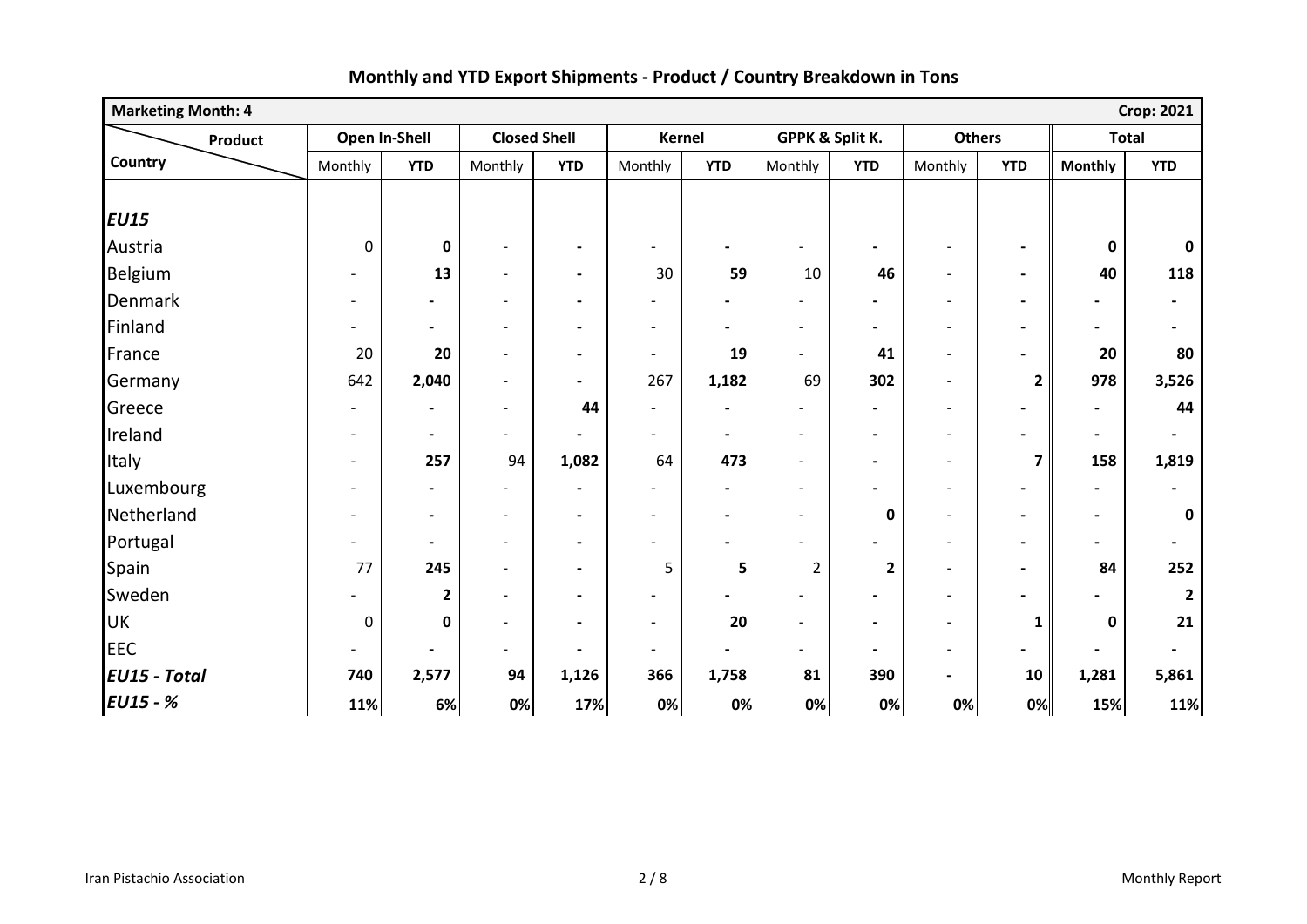| <b>Marketing Month: 4</b><br><b>Crop: 2021</b> |                          |                |                          |                          |                          |                          |                          |                          |                          |                          |                |                          |
|------------------------------------------------|--------------------------|----------------|--------------------------|--------------------------|--------------------------|--------------------------|--------------------------|--------------------------|--------------------------|--------------------------|----------------|--------------------------|
| Product                                        |                          | Open In-Shell  | <b>Closed Shell</b>      |                          | <b>Kernel</b>            |                          | GPPK & Split K.          |                          | <b>Others</b>            |                          | <b>Total</b>   |                          |
| Country                                        | Monthly                  | <b>YTD</b>     | Monthly                  | <b>YTD</b>               | Monthly                  | <b>YTD</b>               | Monthly                  | <b>YTD</b>               | Monthly                  | <b>YTD</b>               | <b>Monthly</b> | <b>YTD</b>               |
|                                                |                          |                |                          |                          |                          |                          |                          |                          |                          |                          |                |                          |
| <b>Middle East</b>                             |                          |                |                          |                          |                          |                          |                          |                          |                          |                          |                |                          |
| <b>Bahrain</b>                                 | $\overline{\phantom{a}}$ | 46             | $\qquad \qquad -$        | $\blacksquare$           | $\overline{\phantom{a}}$ | $\mathbf{2}$             | $\overline{\phantom{a}}$ | $\mathbf{2}$             |                          |                          | $\blacksquare$ | 49                       |
| Iraq                                           | 703                      | 2,877          | $\overline{a}$           | $\blacksquare$           | 192                      | 883                      | $\blacksquare$           | 3                        | 7                        | 68                       | 902            | 3,832                    |
| Jordan                                         | 50                       | 340            | $\overline{\phantom{a}}$ | $\blacksquare$           | $\overline{\phantom{0}}$ | 41                       | $\blacksquare$           |                          | $\overline{\phantom{a}}$ |                          | 50             | 381                      |
| Kuwait                                         | 41                       | 305            |                          | $\overline{\phantom{a}}$ | 26                       | 75                       | $\overline{\phantom{a}}$ | 1                        | $\overline{\phantom{a}}$ | 1                        | 67             | 382                      |
| Lebanon                                        | 97                       | 237            | 8                        | 32                       | 28                       | 147                      | $\blacksquare$           |                          | $\overline{\phantom{a}}$ | 5                        | 134            | 422                      |
| Oman                                           |                          | 14             | $\overline{a}$           | $\overline{\phantom{a}}$ |                          | $\blacksquare$           |                          | 5                        |                          | $\blacksquare$           | $\blacksquare$ | 18                       |
| Qatar                                          | 56                       | 184            | $\overline{a}$           | $\blacksquare$           | 6                        | 39                       | 5                        | 31                       | $\blacksquare$           | 10                       | 68             | 263                      |
| Saudi Arabia                                   |                          | $\blacksquare$ | $\overline{a}$           | $\overline{\phantom{a}}$ | $\blacksquare$           |                          | $\blacksquare$           |                          | $\overline{\phantom{a}}$ | $\overline{\phantom{0}}$ |                | $\overline{\phantom{0}}$ |
| Syria                                          | 37                       | 62             | $\overline{a}$           | $\blacksquare$           | $\overline{\phantom{0}}$ | $\overline{\phantom{0}}$ |                          | $\overline{\phantom{0}}$ | $\overline{\phantom{0}}$ | $\blacksquare$           | 37             | 62                       |
| Yemen                                          |                          |                | $\overline{\phantom{0}}$ | $\blacksquare$           | $\overline{\phantom{a}}$ | $\blacksquare$           |                          | $\blacksquare$           |                          | $\overline{\phantom{0}}$ |                |                          |
| <b>Middle East - Total</b>                     | 984                      | 4,065          | 8                        | 32                       | 252                      | 1,187                    | 5                        | 42                       | 7                        | 84                       | 1,257          | 5,410                    |
| Middle East - %                                | 15%                      | 10%            | 0%                       | 0%                       | 0%                       | 0%                       | 0%                       | 0%                       | 0%                       | 0%                       | 15%            | 10%                      |
| <b>Re-Export Markets</b>                       |                          |                |                          |                          |                          |                          |                          |                          |                          |                          |                |                          |
| Turkey                                         | 323                      | 1,406          | 44                       | 933                      | 109                      | 409                      |                          | 9                        |                          | $\blacksquare$           | 476            | 2,757                    |
| <b>UAE</b>                                     | 523                      | 1,957          | $\blacksquare$           | 25                       | 328                      | 993                      | 29                       | 90                       | 10                       | 36                       | 890            | 3,101                    |
| <b>REM - Total</b>                             | 846                      | 3,363          | 44                       | 958                      | 437                      | 1,402                    | 29                       | 100                      | 10                       | 36                       | 1,366          | 5,858                    |
| <b>REM - %</b>                                 | 13%                      | 8%             | 0%                       | 14%                      | 0%                       | 0%                       | 0%                       | 0%                       | 0%                       | 0%                       | 17%            | 11%                      |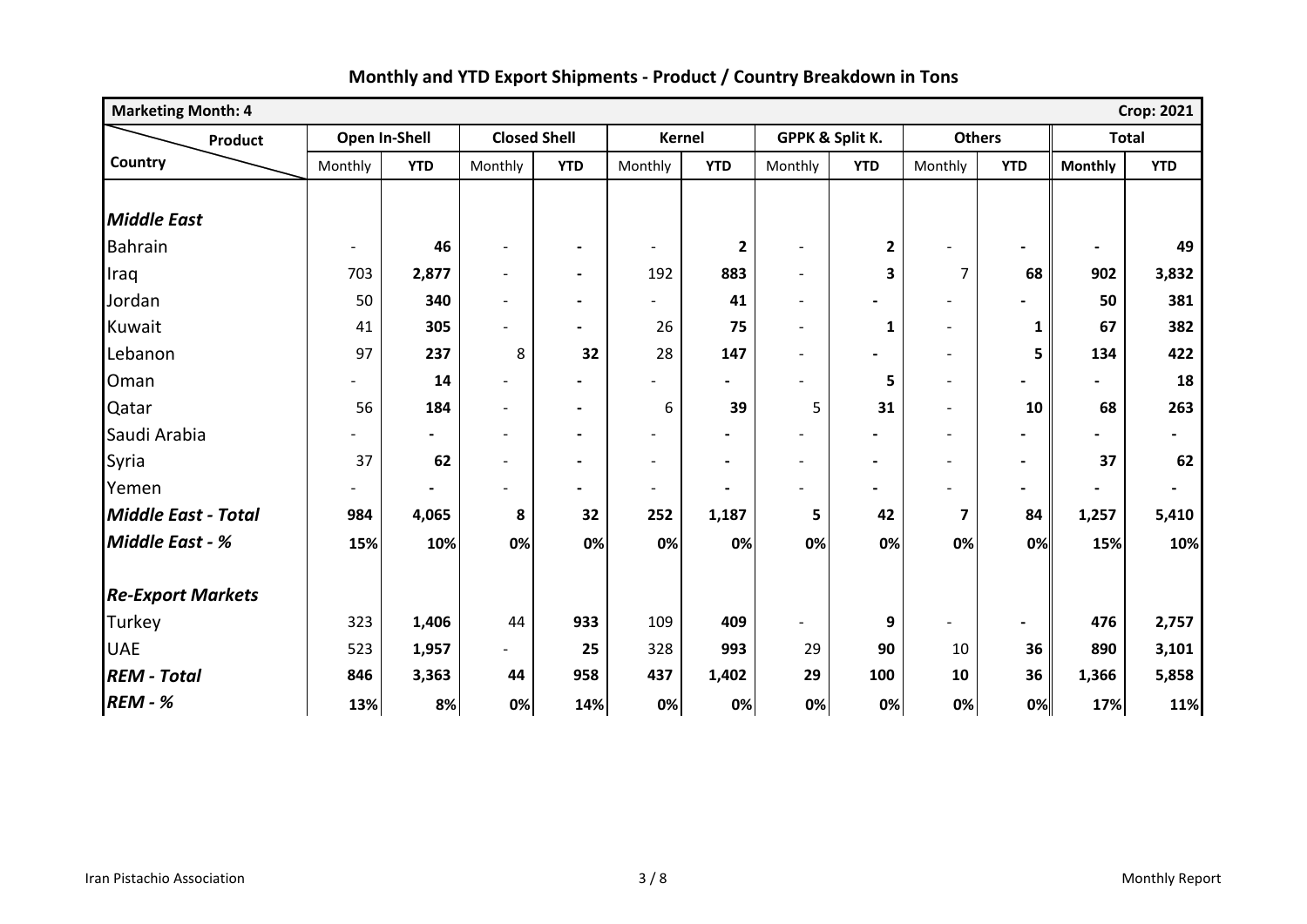| <b>Marketing Month: 4</b><br><b>Crop: 2021</b> |                |               |                          |                          |                          |                |                          |                          |                          |                          |                 |                |
|------------------------------------------------|----------------|---------------|--------------------------|--------------------------|--------------------------|----------------|--------------------------|--------------------------|--------------------------|--------------------------|-----------------|----------------|
| <b>Product</b>                                 |                | Open In-Shell | <b>Closed Shell</b>      |                          | <b>Kernel</b>            |                |                          | GPPK & Split K.          | <b>Others</b>            |                          | <b>Total</b>    |                |
| Country                                        | Monthly        | <b>YTD</b>    | Monthly                  | <b>YTD</b>               | Monthly                  | <b>YTD</b>     | Monthly                  | <b>YTD</b>               | Monthly                  | <b>YTD</b>               | <b>Monthly</b>  | <b>YTD</b>     |
| <b>Indian Subcontinent</b>                     |                |               |                          |                          |                          |                |                          |                          |                          |                          |                 |                |
| Afghanistan                                    | 96             | 228           | $\blacksquare$           | $\blacksquare$           | $\mathbf 0$              | $\mathbf 0$    |                          |                          |                          |                          | 97              | 229            |
| Bangladesh                                     |                |               | $\overline{\phantom{a}}$ | $\overline{\phantom{a}}$ |                          | $\blacksquare$ |                          |                          | $\overline{\phantom{a}}$ | $\blacksquare$           |                 |                |
| India                                          | 470            | 2,996         | $\overline{\phantom{a}}$ | $\blacksquare$           | 214                      | 787            | $\mathbf 0$              | 0                        | $\overline{\phantom{a}}$ | 25                       | 685             | 3,808          |
| Nepal                                          | $\sim$         |               | $\overline{a}$           | $\blacksquare$           | $\overline{a}$           | $\blacksquare$ |                          |                          | $\blacksquare$           |                          | $\blacksquare$  | $\blacksquare$ |
| Pakistan                                       | 781            | 3,662         | $\overline{\phantom{a}}$ | $\blacksquare$           | 21                       | 60             | $\overline{a}$           | $\blacksquare$           | $\blacksquare$           | 188                      | 802             | 3,909          |
| Sri Lanka                                      | $\blacksquare$ |               | $\overline{\phantom{0}}$ | $\blacksquare$           | $\blacksquare$           | $\blacksquare$ |                          |                          | $\overline{\phantom{a}}$ | $\overline{\phantom{0}}$ | $\blacksquare$  | $\blacksquare$ |
| <b>Indian Subcontinent - Total</b>             | 1,348          | 6,886         | $\blacksquare$           | $\blacksquare$           | 236                      | 847            | 0                        | 0                        | $\overline{\phantom{a}}$ | 213                      | 1,584           | 7,946          |
| <b>Indian Subcontinent - %</b>                 | 21%            | 16%           | 0%                       | 0%                       | 0%                       | 0%             | 0%                       | 0%                       | 0%                       | 0%                       | 19%             | 14%            |
| <b>CIS</b>                                     |                |               |                          |                          |                          |                |                          |                          |                          |                          |                 |                |
| Armenia                                        | 140            | 974           | $\blacksquare$           | $\overline{\phantom{a}}$ | $\blacksquare$           | 9              | $\blacksquare$           | $\mathbf 0$              | $\blacksquare$           | 25                       | 140             | 1,008          |
| Azerbaijan                                     | 34             | 68            | $\overline{\phantom{a}}$ | $\overline{\phantom{a}}$ | $\overline{\phantom{a}}$ | $\blacksquare$ | $\overline{\phantom{a}}$ |                          | $\overline{\phantom{a}}$ | 5                        | 34              | 74             |
| Georgia                                        | 3              | 163           | $\overline{\phantom{a}}$ | $\blacksquare$           | $\overline{\phantom{a}}$ | $\blacksquare$ | $\overline{\phantom{a}}$ | $\overline{\phantom{0}}$ | $\overline{\phantom{a}}$ | $\blacksquare$           | 3               | 163            |
| Kazakhstan                                     | 243            | 878           | $\overline{\phantom{a}}$ | $\blacksquare$           | 3                        | 4              | $\overline{\phantom{a}}$ |                          | $\overline{\phantom{a}}$ | 22                       | 245             | 905            |
| Kyrgyzstan                                     | 369            | 3,405         | $\overline{\phantom{a}}$ | $\blacksquare$           | $\overline{a}$           | 19             |                          |                          | $\overline{\phantom{a}}$ | 150                      | 369             | 3,574          |
| Russia                                         | 695            | 3,303         | $\overline{a}$           | $\blacksquare$           | 54                       | 109            | $\overline{\phantom{a}}$ | 12                       | $\overline{\phantom{a}}$ | $\blacksquare$           | 749             | 3,424          |
| Tajikistan                                     | 94             | 168           | $\overline{\phantom{0}}$ | $\blacksquare$           |                          |                |                          |                          |                          | $\blacksquare$           | 94              | 168            |
| Turkmenistan                                   | 6              | 22            | $\overline{a}$           | $\blacksquare$           | $\overline{a}$           | $\blacksquare$ | $\overline{\phantom{a}}$ | $\blacksquare$           | $\sim$                   | $\blacksquare$           | $6\phantom{1}6$ | 22             |
| Uzbekistan                                     | 167            | 1,183         | $\overline{\phantom{0}}$ | $\blacksquare$           | $\overline{\phantom{0}}$ | $\blacksquare$ | $\blacksquare$           |                          | $\overline{\phantom{a}}$ | $\blacksquare$           | 167             | 1,183          |
| CIS - Total                                    | 1,751          | 10,164        | $\blacksquare$           | $\blacksquare$           | 56                       | 141            | $\overline{\phantom{0}}$ | 12                       | $\overline{\phantom{a}}$ | 203                      | 1,807           | 10,520         |
| $CIS - K$                                      | 27%            | 24%           | 0%                       | 0%                       | 0%                       | 0%             | 0%                       | 0%                       | 0%                       | 0%                       | 22%             | 19%            |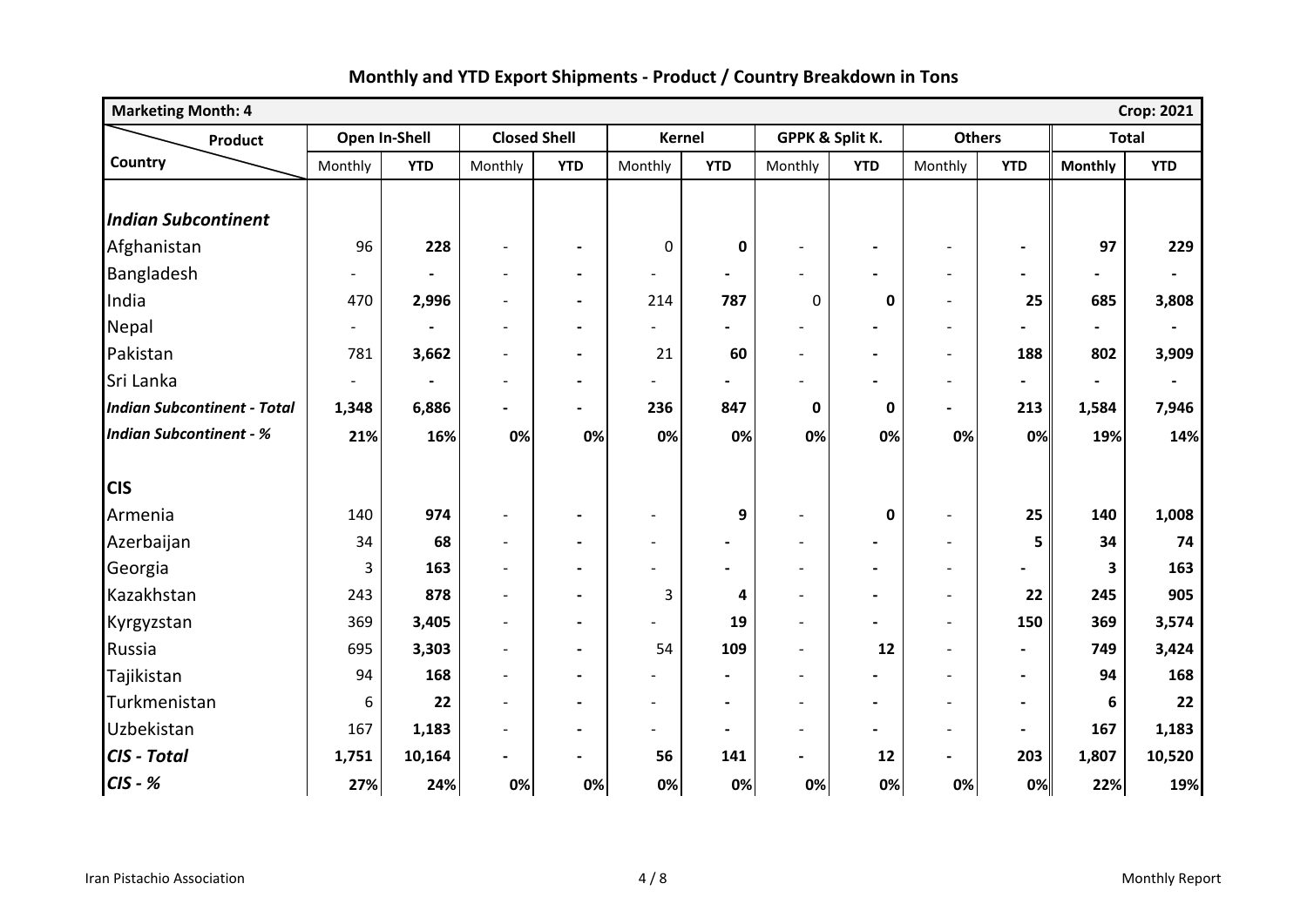| <b>Marketing Month: 4</b> | <b>Crop: 2021</b>        |                |                              |                          |                              |                          |                          |                |                          |                |                          |                          |
|---------------------------|--------------------------|----------------|------------------------------|--------------------------|------------------------------|--------------------------|--------------------------|----------------|--------------------------|----------------|--------------------------|--------------------------|
| <b>Product</b>            |                          | Open In-Shell  |                              | <b>Closed Shell</b>      |                              | Kernel                   | GPPK & Split K.          |                | <b>Others</b>            |                | <b>Total</b>             |                          |
| Country                   | Monthly                  | <b>YTD</b>     | Monthly                      | <b>YTD</b>               | Monthly                      | <b>YTD</b>               | Monthly                  | <b>YTD</b>     | Monthly                  | <b>YTD</b>     | <b>Monthly</b>           | <b>YTD</b>               |
|                           |                          |                |                              |                          |                              |                          |                          |                |                          |                |                          |                          |
| <b>Other Europe</b>       |                          |                |                              |                          |                              |                          |                          |                |                          |                |                          |                          |
| Albania                   | $\blacksquare$           | 27             | $\overline{\phantom{a}}$     | $\blacksquare$           | $\overline{\phantom{a}}$     | $\blacksquare$           | $\overline{\phantom{a}}$ | $\blacksquare$ | $\overline{\phantom{a}}$ | $\blacksquare$ |                          | 27                       |
| <b>Belarus</b>            | 20                       | 134            | $\overline{\phantom{a}}$     | $\blacksquare$           | $\overline{\phantom{a}}$     | $\blacksquare$           | $\overline{\phantom{a}}$ | $\blacksquare$ | $\overline{\phantom{a}}$ | $\blacksquare$ | 20                       | 134                      |
| Bosnia                    | $\overline{\phantom{a}}$ | $\blacksquare$ | $\overline{\phantom{a}}$     | $\hbox{--}$              | $\overline{\phantom{a}}$     | $\blacksquare$           | $\overline{\phantom{a}}$ | $\blacksquare$ | $\overline{\phantom{a}}$ | $\blacksquare$ | $\overline{\phantom{a}}$ | $\overline{\phantom{0}}$ |
| <b>Bulgaria</b>           | $\overline{\phantom{a}}$ | 22             | $\overline{\phantom{a}}$     | $\blacksquare$           | $\overline{\phantom{a}}$     | $\blacksquare$           | $\overline{\phantom{a}}$ | $\blacksquare$ | $\overline{\phantom{a}}$ | $\blacksquare$ | $\overline{\phantom{a}}$ | 22                       |
| Croatia                   | $\overline{\phantom{a}}$ | $\blacksquare$ | $\overline{\phantom{a}}$     | $\overline{\phantom{a}}$ | $\overline{\phantom{a}}$     | $\blacksquare$           | $\overline{\phantom{a}}$ | $\blacksquare$ | $\overline{\phantom{a}}$ | $\blacksquare$ | $\overline{\phantom{0}}$ | $\blacksquare$           |
| Cyprus                    | $\overline{\phantom{a}}$ | $\blacksquare$ | $\overline{\phantom{a}}$     | $\blacksquare$           | $\overline{\phantom{a}}$     | $\overline{\phantom{a}}$ | $\overline{\phantom{a}}$ | $\blacksquare$ | $\overline{\phantom{a}}$ | $\blacksquare$ | $\overline{\phantom{a}}$ | $\blacksquare$           |
| Czech Republic            | $\overline{\phantom{a}}$ | $\blacksquare$ | $\overline{\phantom{a}}$     | $\overline{\phantom{a}}$ | $\overline{\phantom{a}}$     | $\overline{\phantom{a}}$ | $\overline{\phantom{a}}$ | $\blacksquare$ | $\overline{\phantom{a}}$ | $\blacksquare$ | $\overline{\phantom{a}}$ | $\blacksquare$           |
| Estonia                   | $\overline{\phantom{a}}$ | $\blacksquare$ | $\overline{\phantom{a}}$     | $\blacksquare$           | $\overline{\phantom{a}}$     | $\blacksquare$           | $\overline{\phantom{a}}$ | $\blacksquare$ | $\overline{\phantom{a}}$ | $\blacksquare$ | $\overline{\phantom{a}}$ | $\blacksquare$           |
| Hungry                    | $\overline{\phantom{0}}$ | $\blacksquare$ | $\overline{\phantom{a}}$     | $\blacksquare$           | $\blacksquare$               | $\blacksquare$           | $\blacksquare$           | $\blacksquare$ | $\overline{\phantom{a}}$ | $\blacksquare$ |                          |                          |
| Iceland                   | $\overline{\phantom{a}}$ | $\blacksquare$ | $\blacksquare$               | $\hbox{--}$              | $\overline{\phantom{a}}$     | $\blacksquare$           | $\blacksquare$           | $\blacksquare$ | $\overline{\phantom{a}}$ | $\blacksquare$ | $\overline{\phantom{a}}$ | $\blacksquare$           |
| Kosovo                    | $\overline{\phantom{a}}$ | $\blacksquare$ | $\qquad \qquad \blacksquare$ | $\blacksquare$           | $\overline{\phantom{0}}$     | $\blacksquare$           | $\overline{\phantom{a}}$ | $\blacksquare$ | $\overline{\phantom{a}}$ | $\blacksquare$ |                          | $\overline{a}$           |
| Latvia                    | $\overline{\phantom{a}}$ | $\blacksquare$ | $\overline{\phantom{a}}$     | $\blacksquare$           | $\overline{\phantom{a}}$     | $\blacksquare$           | $\overline{\phantom{a}}$ | $\blacksquare$ | $\overline{\phantom{a}}$ | $\blacksquare$ | $\overline{\phantom{a}}$ | $\blacksquare$           |
| Lithuania                 |                          | 20             | $\qquad \qquad -$            | $\blacksquare$           | $\overline{a}$               | $\blacksquare$           | $\overline{\phantom{a}}$ | $\blacksquare$ | $\overline{\phantom{a}}$ | $\blacksquare$ |                          | 20                       |
| Macedonia                 | $\overline{2}$           | 50             | $\overline{\phantom{a}}$     | $\blacksquare$           | $\overline{\phantom{a}}$     | $\blacksquare$           | $\overline{\phantom{a}}$ | $\blacksquare$ | $\overline{\phantom{a}}$ | $\blacksquare$ | $\mathbf{2}$             | 50                       |
| Malta                     |                          | $\blacksquare$ | $\overline{\phantom{a}}$     | $\blacksquare$           | $\overline{\phantom{a}}$     | $\blacksquare$           | $\overline{\phantom{a}}$ | $\blacksquare$ | $\overline{\phantom{a}}$ | $\blacksquare$ |                          | $\overline{\phantom{a}}$ |
| Moldova                   | $\overline{2}$           | $\mathbf{2}$   | $\qquad \qquad -$            | $\overline{\phantom{a}}$ | $\qquad \qquad \blacksquare$ | $\blacksquare$           | $\overline{\phantom{a}}$ | $\blacksquare$ | $\overline{\phantom{a}}$ | 5              | $\mathbf{2}$             | 7                        |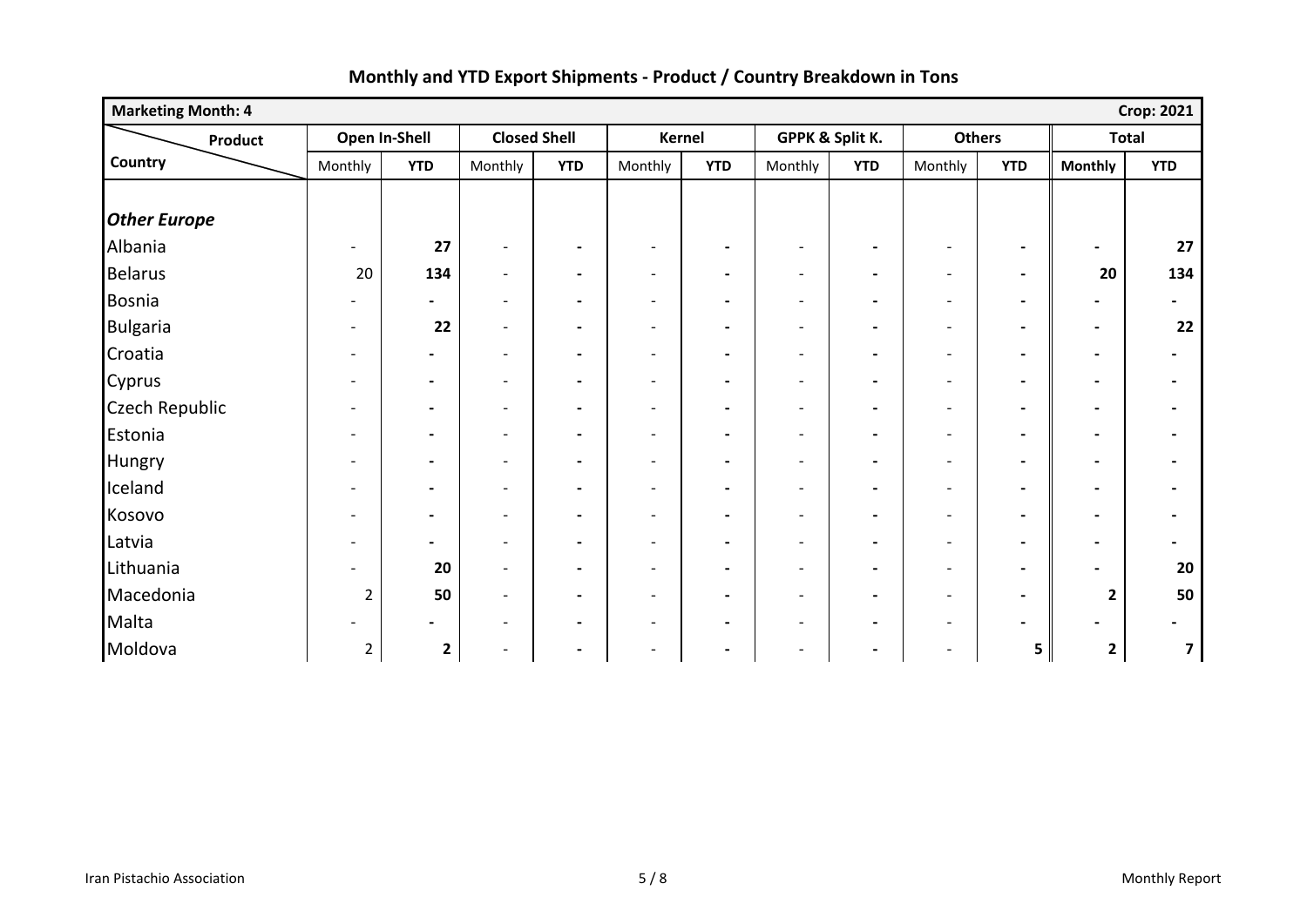| <b>Marketing Month: 4</b><br><b>Crop: 2021</b> |                          |                          |                              |                              |                              |                |                          |                          |                          |                          |                |                |
|------------------------------------------------|--------------------------|--------------------------|------------------------------|------------------------------|------------------------------|----------------|--------------------------|--------------------------|--------------------------|--------------------------|----------------|----------------|
| Product                                        | Open In-Shell            |                          | <b>Closed Shell</b>          |                              | Kernel                       |                |                          | GPPK & Split K.          | <b>Others</b>            |                          | <b>Total</b>   |                |
| Country                                        | Monthly                  | <b>YTD</b>               | Monthly                      | <b>YTD</b>                   | Monthly                      | <b>YTD</b>     | Monthly                  | <b>YTD</b>               | Monthly                  | <b>YTD</b>               | <b>Monthly</b> | <b>YTD</b>     |
| Montenegro                                     | $\overline{\phantom{a}}$ | $\blacksquare$           | $\overline{\phantom{a}}$     | $\blacksquare$               | $\overline{\phantom{a}}$     | $\blacksquare$ | $\overline{\phantom{a}}$ | $\blacksquare$           | $\overline{\phantom{a}}$ | $\blacksquare$           | $\blacksquare$ | $\blacksquare$ |
| Norway                                         | $\overline{\phantom{0}}$ | $\blacksquare$           | $\overline{\phantom{a}}$     | $\blacksquare$               | $\overline{\phantom{0}}$     | $\blacksquare$ | $\overline{\phantom{a}}$ | $\blacksquare$           | $\overline{\phantom{a}}$ | $\blacksquare$           |                | $\blacksquare$ |
| Poland                                         | 13                       | 97                       | $\blacksquare$               | $\blacksquare$               | 10                           | 20             | $\blacksquare$           | $\blacksquare$           | $\blacksquare$           | $\blacksquare$           | 22             | 117            |
| Romania                                        |                          | $\blacksquare$           | $\overline{\phantom{a}}$     | $\blacksquare$               | $\qquad \qquad \blacksquare$ |                | $\overline{\phantom{a}}$ | $\blacksquare$           | $\overline{\phantom{a}}$ | $\blacksquare$           |                | $\blacksquare$ |
| Serbia                                         | 30                       | 106                      | $\qquad \qquad -$            | $\blacksquare$               | $\overline{a}$               | 5              | $\overline{\phantom{a}}$ | $\blacksquare$           | $\overline{\phantom{a}}$ | $\blacksquare$           | 30             | 111            |
| Slovakia                                       | $\overline{\phantom{0}}$ | 61                       | $\overline{\phantom{a}}$     | $\blacksquare$               | $\blacksquare$               | 5              | $\blacksquare$           | $\blacksquare$           | $\overline{\phantom{a}}$ | $\blacksquare$           |                | 66             |
| Slovenia                                       |                          | $\overline{\phantom{0}}$ | $\overline{a}$               |                              | $\overline{a}$               |                |                          |                          | $\overline{\phantom{a}}$ |                          |                |                |
| Switzerland                                    | $\overline{\phantom{0}}$ | 11                       | $\overline{\phantom{a}}$     | $\overline{\phantom{0}}$     | $\overline{a}$               | 1              | $\mathbf{1}$             | $\mathbf{2}$             | $\blacksquare$           | $\blacksquare$           | 1              | 13             |
| <b>Ukraine</b>                                 | 125                      | 343                      | $\overline{\phantom{0}}$     | $\overline{\phantom{0}}$     | 4                            | 16             |                          |                          | $\overline{\phantom{a}}$ | 43                       | 129            | 402            |
| <b>Other Europe - Total</b>                    | 192                      | 874                      | $\blacksquare$               | $\qquad \qquad \blacksquare$ | 14                           | 47             | 1                        | $\mathbf{2}$             | $\overline{\phantom{0}}$ | 48                       | 207            | 970            |
| <b>Other Europe - %</b>                        | 3%                       | 2%                       | 0%                           | 0%                           | 0%                           | 0%             | 0%                       | 0%                       | 0%                       | 0%                       | 2%             | 2%             |
| <b>North America</b>                           |                          |                          |                              |                              |                              |                |                          |                          |                          |                          |                |                |
| Canada                                         | 37                       | 228                      | $\qquad \qquad -$            | $\blacksquare$               | 54                           | 116            | $\overline{2}$           | 3                        | 21                       | 21                       | 114            | 368            |
| Mexico                                         |                          | $\blacksquare$           | $\qquad \qquad -$            | $\qquad \qquad \blacksquare$ | $\qquad \qquad \blacksquare$ | $\blacksquare$ | -                        | $\blacksquare$           |                          |                          |                | $\blacksquare$ |
| <b>USA</b>                                     |                          | $\blacksquare$           | $\overline{\phantom{0}}$     | $\qquad \qquad \blacksquare$ | $\qquad \qquad \blacksquare$ | $\blacksquare$ | -                        | $\overline{\phantom{0}}$ | $\overline{\phantom{a}}$ | $\overline{\phantom{0}}$ |                | $\blacksquare$ |
| <b>North America - Total</b>                   | 37                       | 228                      | $\qquad \qquad \blacksquare$ | $\overline{\phantom{a}}$     | 54                           | 116            | $\mathbf{2}$             | 3                        | 21                       | 21                       | 114            | 368            |
| <b>North America - %</b>                       | 1%                       | 1%                       | 0%                           | 0%                           | 0%                           | 0%             | 0%                       | 0%                       | 0%                       | 0%                       | 1%             | 1%             |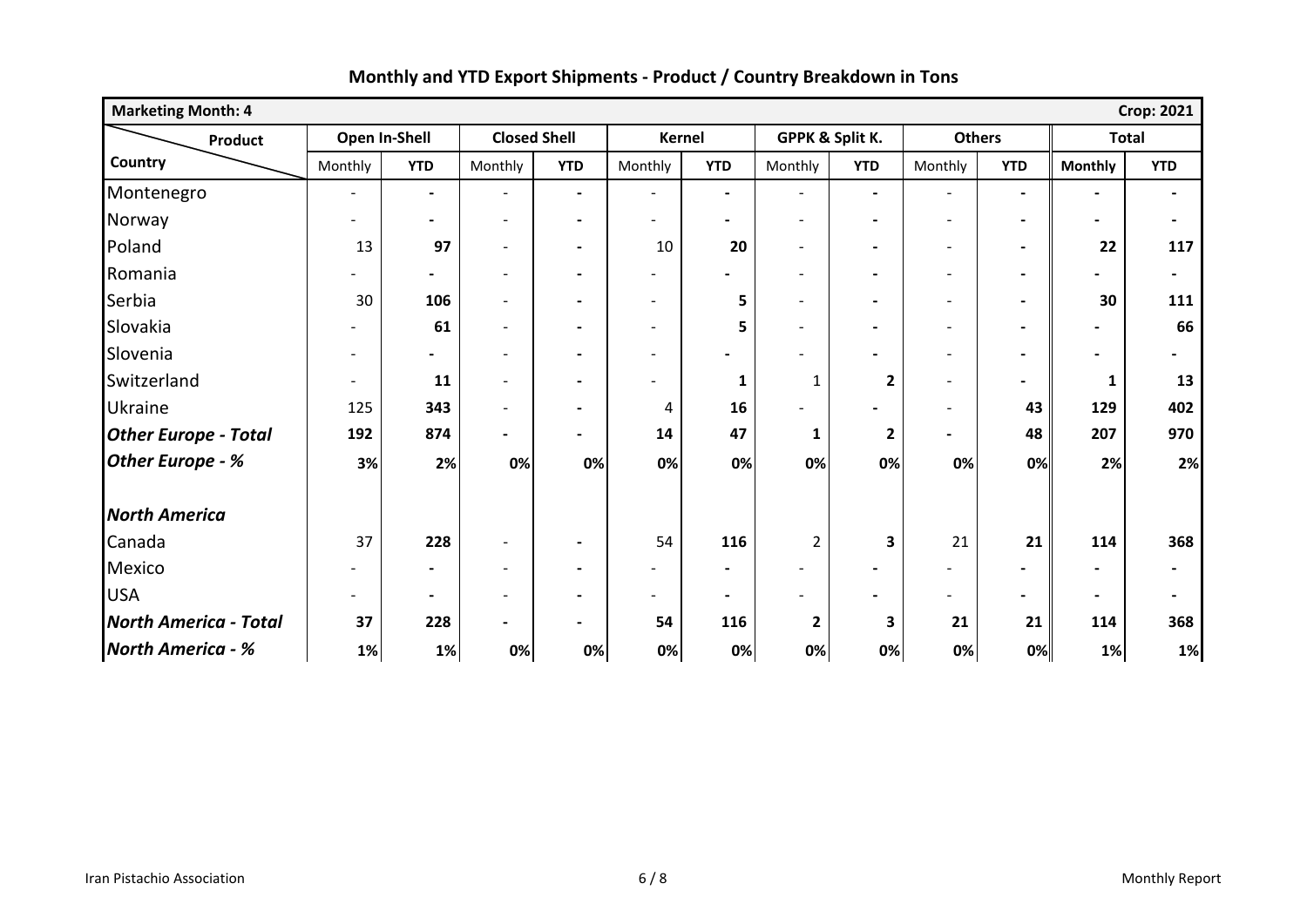| <b>Marketing Month: 4</b>    |                          |                          |                              |                          |                              |                          |                          |                 |                          |                          |                          | <b>Crop: 2021</b>            |
|------------------------------|--------------------------|--------------------------|------------------------------|--------------------------|------------------------------|--------------------------|--------------------------|-----------------|--------------------------|--------------------------|--------------------------|------------------------------|
| Product                      | Open In-Shell            |                          | <b>Closed Shell</b>          |                          | <b>Kernel</b>                |                          |                          | GPPK & Split K. | <b>Others</b>            |                          | <b>Total</b>             |                              |
| Country                      | Monthly                  | <b>YTD</b>               | Monthly                      | <b>YTD</b>               | Monthly                      | <b>YTD</b>               | Monthly                  | <b>YTD</b>      | Monthly                  | <b>YTD</b>               | <b>Monthly</b>           | <b>YTD</b>                   |
|                              |                          |                          |                              |                          |                              |                          |                          |                 |                          |                          |                          |                              |
| <b>South America</b>         |                          |                          |                              |                          |                              |                          |                          |                 |                          |                          |                          |                              |
| Brazil                       | $\overline{\phantom{a}}$ | 36                       | $\qquad \qquad \blacksquare$ | $\blacksquare$           | $\overline{\phantom{a}}$     | 50                       | $\overline{\phantom{a}}$ | $\blacksquare$  | $\overline{\phantom{a}}$ | $\blacksquare$           | $\blacksquare$           | 86                           |
| Chile                        | $\overline{\phantom{a}}$ | $\blacksquare$           | $\overline{\phantom{a}}$     | $\blacksquare$           | $\overline{\phantom{a}}$     | $\blacksquare$           | $\overline{\phantom{a}}$ |                 | $\overline{\phantom{a}}$ | $\blacksquare$           | $\blacksquare$           | $\overline{\phantom{a}}$     |
| Argentina                    | $\overline{\phantom{a}}$ | $\hbox{--}$              | $\blacksquare$               | $\overline{\phantom{0}}$ | $\overline{a}$               | $\overline{\phantom{a}}$ | $\overline{\phantom{a}}$ |                 | $\overline{\phantom{a}}$ | $\blacksquare$           | $\blacksquare$           | $\qquad \qquad \blacksquare$ |
| Colombia                     | $\overline{\phantom{0}}$ | $\hbox{--}$              | $\overline{\phantom{a}}$     | $\overline{\phantom{a}}$ | $\overline{a}$               | $\blacksquare$           | $\overline{\phantom{a}}$ |                 |                          | $\blacksquare$           | $\overline{\phantom{a}}$ | $\overline{\phantom{a}}$     |
| Ecuador                      | $\overline{\phantom{0}}$ | $\overline{\phantom{a}}$ | $\overline{\phantom{a}}$     | $\overline{\phantom{a}}$ | $\overline{\phantom{0}}$     | $\blacksquare$           | $\overline{\phantom{a}}$ | $\blacksquare$  | $\overline{\phantom{a}}$ | $\blacksquare$           | $\blacksquare$           | $\overline{\phantom{a}}$     |
| Paraguay                     |                          | $\hbox{--}$              | $\overline{\phantom{a}}$     | $\overline{\phantom{a}}$ | $\overline{a}$               | $\overline{\phantom{a}}$ | $\overline{\phantom{a}}$ |                 |                          | $\blacksquare$           | $\overline{\phantom{a}}$ | $\overline{a}$               |
| Uruguay                      | $\overline{\phantom{0}}$ | $\blacksquare$           | $\overline{a}$               | $\overline{\phantom{0}}$ | $\overline{a}$               | $\blacksquare$           | $\overline{a}$           |                 |                          | $\blacksquare$           | $\overline{\phantom{0}}$ | $\blacksquare$               |
| Venezuela                    | $\overline{\phantom{a}}$ | $\overline{\phantom{0}}$ | $\overline{\phantom{a}}$     | $\overline{\phantom{a}}$ | $\overline{a}$               | $\blacksquare$           | $\overline{\phantom{a}}$ | $\blacksquare$  | $\overline{\phantom{a}}$ | $\blacksquare$           | $\overline{\phantom{a}}$ | $\overline{\phantom{a}}$     |
| <b>South America - Total</b> | $\overline{\phantom{0}}$ | 36                       | $\overline{a}$               | $\overline{\phantom{0}}$ | $\blacksquare$               | 50                       | $\blacksquare$           | $\blacksquare$  |                          | $\blacksquare$           | $\overline{\phantom{0}}$ | 86                           |
| <b>South America - %</b>     | 0%                       | 0%                       | 0%                           | 0%                       | 0%                           | 1%                       | 0%                       | 0%              | 0%                       | 0%                       | 0%                       | 0%                           |
| <b>North Africa</b>          |                          |                          |                              |                          |                              |                          |                          |                 |                          |                          |                          |                              |
| Algeria                      | $\overline{\phantom{a}}$ | $\overline{\phantom{a}}$ | $\overline{\phantom{a}}$     | $\overline{\phantom{a}}$ | $\overline{\phantom{a}}$     | $\blacksquare$           | $\overline{\phantom{a}}$ | $\blacksquare$  | $\overline{\phantom{a}}$ | $\blacksquare$           | $\blacksquare$           | $\overline{\phantom{a}}$     |
| Egypt                        | $\overline{\phantom{a}}$ | $\blacksquare$           | $\overline{\phantom{a}}$     | $\blacksquare$           | $\overline{\phantom{0}}$     | $\blacksquare$           | $\overline{\phantom{a}}$ | $\blacksquare$  | $\overline{\phantom{a}}$ | $\blacksquare$           | $\blacksquare$           | $\blacksquare$               |
| Ethiopia                     | $\overline{\phantom{a}}$ | $\overline{\phantom{a}}$ | $\qquad \qquad$              |                          | $\qquad \qquad \blacksquare$ |                          |                          |                 |                          | $\overline{\phantom{a}}$ | $\overline{\phantom{0}}$ | $\overline{\phantom{a}}$     |
| Libya                        | 34                       | 179                      | $\overline{\phantom{a}}$     | $\overline{\phantom{a}}$ | $\overline{\phantom{a}}$     | 16                       | $\overline{\phantom{a}}$ | $\blacksquare$  | $\overline{\phantom{a}}$ | $\blacksquare$           | 34                       | 195                          |
| Morocco                      |                          | $\blacksquare$           | $\overline{a}$               | $\blacksquare$           | $\overline{a}$               | $\blacksquare$           | $\overline{\phantom{a}}$ | $\blacksquare$  | $\overline{\phantom{a}}$ | $\blacksquare$           |                          | $\blacksquare$               |
| Nigeria                      | $\overline{\phantom{a}}$ | $\overline{\phantom{a}}$ | $\overline{\phantom{a}}$     | $\blacksquare$           | $\overline{a}$               | $\blacksquare$           | $\overline{\phantom{a}}$ | $\blacksquare$  | $\overline{\phantom{a}}$ | $\blacksquare$           | $\blacksquare$           | $\blacksquare$               |
| Sudan                        | $\overline{\phantom{0}}$ | $\overline{\phantom{a}}$ | $\overline{a}$               | $\overline{\phantom{0}}$ | $\overline{a}$               | $\blacksquare$           | $\overline{a}$           |                 |                          | $\blacksquare$           | $\blacksquare$           | $\blacksquare$               |
| Tunisia                      | $\overline{\phantom{0}}$ | $\overline{\phantom{a}}$ | $\overline{a}$               | $\overline{\phantom{0}}$ | $\overline{a}$               | $\blacksquare$           | $\overline{\phantom{a}}$ |                 |                          | $\blacksquare$           | $\blacksquare$           | $\blacksquare$               |
| <b>North Africa - Total</b>  | 34                       | 179                      | $\qquad \qquad \blacksquare$ | $\blacksquare$           | $\overline{a}$               | 16                       | $\blacksquare$           | $\blacksquare$  |                          | $\blacksquare$           | 34                       | 195                          |
| North Africa - %             | $1\%$                    | 0%                       | 0%                           | 0%                       | 0%                           | 0%                       | 0%                       | 0%              | 0%                       | 0%                       | 0%                       | 0%                           |